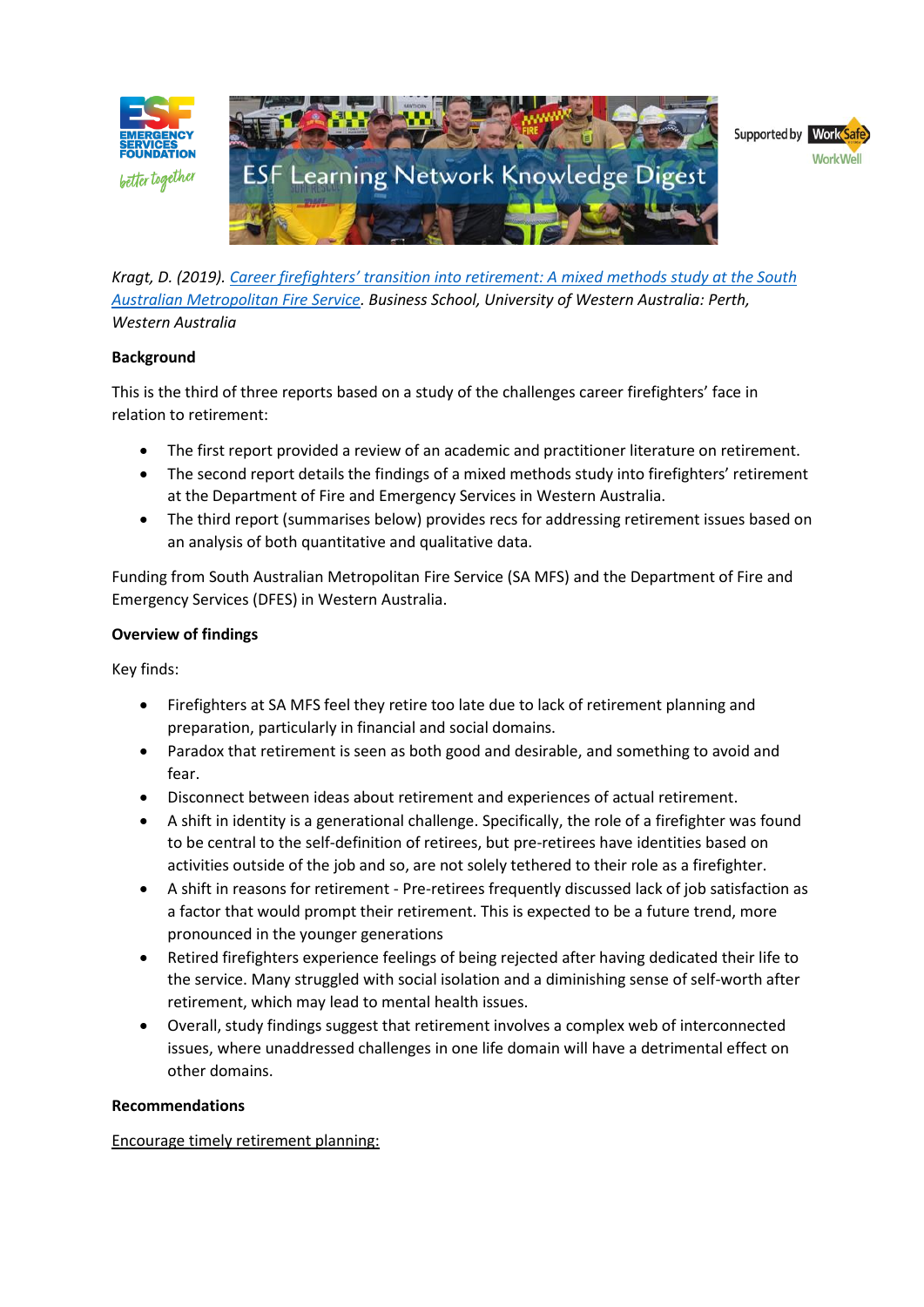





Firefighters feel they delay their retirement and retire in poor physical health which impacts health and wellbeing in retirement. Need to address underlying factors, fear and unrealistic expectations of retirement, and lack of planning and preparation.

Timely retirement planning would direct attention to retirement-related information and resources, which would prompt thinking about retirement. Not enough info on financial *and non-financial* aspects of retirement.

Need different info variety of communication channels, such as retirement seminars, newsletters and a retirement section on the internal employee portal.

Start early and stage info, participants agreed that 45 years was an appropriate age to start planning and preparing for one's retirement. Information should target firefighters at different career stages.

## Involvement of retired firefighters

Ideas from participants for continuing contact

- Establish a firefighters' museum and a restoration workshop and involve retirees as volunteers (successful examples of such museums in different states).
- Involve retirees in the process of retirement planning and preparation among current employees. Research suggests that role modelling through sharing of personal examples and stories can encourage retirement planning and lead to better retirement outcomes.
- Study participants felt their agency should consider facilitating a formal mentoring network for retired firefighters and those nearing retirement. Retired firefights could be invited to share their experience in the retirement workshops or via a video recording. Retirees could also become involved in broader support roles, such as peer supporters with appropriate mental health training.

Need to give info and resources (such as Employee Assistance Program) to retired firefighters, at least in the initial 2-year post retirement period. Contact with retirees should be maintained to ensure their retirement transition has been successful. Welfare check-ins may be used to identify those who may be struggling with mental illnesses or concerns, family breakdowns or social isolation.

### Institute a retirement (wellness) officer position

A 'retirement wellness officer' would collate, publish and disseminate information about retirement among currently employed firefighters, including clarifying organisational retirement policies and process or seeking financial planning advice. Also they would act as a point of contact for retirees of the agency, responding to their requests for assistance, as well as organising retirement events, maintaining a retirees' database and coordinating other activities, such as the firefighters' museum and workshop, or social walking/cycling groups.

# Offer gradual retirement pathways